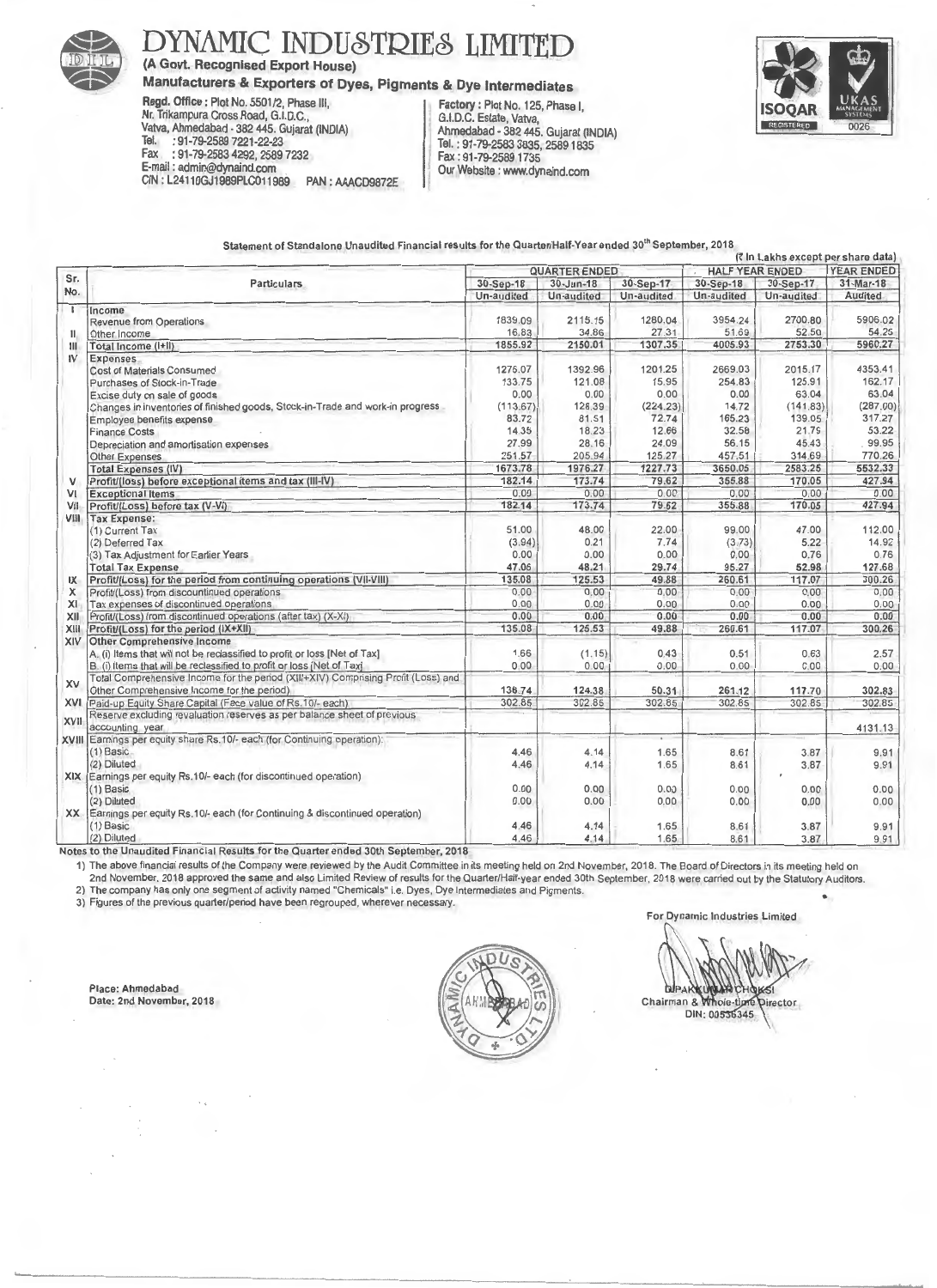

## DYNAMIC INDUSTRIES LIMITED

(A Govt. Recognised Export House)

### Manufacturers & Exporters of Dyes, Pigments & Dye Intermediates

Regd. Office: Plot No. 5501/2, Phase Ill, Nr. Trikampura Cross Road, G.I.D.C., Valva, Ahmedabad • 382 445. Gujarat (INDIA) Tel. : 91·79·2589 7221·22·23 Fax : 91· 79·2583 4292, 2589 7232 E-mail : admin@dynaind.com CIN : L2411 OGJ1989PLC011989 PAN : AAACD9872E

Factory : Plot No. 125, Phase I, Tel.: 91·79·2583 3835, 25891835 Fax : 91-79-2589 1735 Our Website : www.dynaind.com



---------------------------

#### Standalone Statement of Assets and Liabilities

|                   | (₹ In Lakhs)                                                                                          |  |  |
|-------------------|-------------------------------------------------------------------------------------------------------|--|--|
| 30/Sep/2018       | 31/Mar/2018                                                                                           |  |  |
| <b>Un-Audited</b> | Audited                                                                                               |  |  |
|                   |                                                                                                       |  |  |
|                   |                                                                                                       |  |  |
|                   | 2439.71                                                                                               |  |  |
|                   | 0.00                                                                                                  |  |  |
|                   | 0.45                                                                                                  |  |  |
|                   | 0.00                                                                                                  |  |  |
|                   | 0.00                                                                                                  |  |  |
|                   | 0.00                                                                                                  |  |  |
|                   |                                                                                                       |  |  |
|                   | 120.96                                                                                                |  |  |
|                   | 0.00                                                                                                  |  |  |
|                   | 0.00                                                                                                  |  |  |
|                   | 15.31                                                                                                 |  |  |
|                   | 0.00                                                                                                  |  |  |
| 0.00              | 0.00                                                                                                  |  |  |
| 2524.97           | 2576.43                                                                                               |  |  |
|                   |                                                                                                       |  |  |
| 1790.15           | 1523.24                                                                                               |  |  |
|                   |                                                                                                       |  |  |
| 0.00              | 0.00                                                                                                  |  |  |
| 1773.27           | 1806.90                                                                                               |  |  |
| 155.79            | 10.73                                                                                                 |  |  |
| 16.66             | 16.24                                                                                                 |  |  |
| 0.00              | 0.00                                                                                                  |  |  |
| 0.26              | 0.97                                                                                                  |  |  |
| 6.51              | 6.51                                                                                                  |  |  |
| 168.92            | 360.70                                                                                                |  |  |
|                   | 3725.30                                                                                               |  |  |
| 6436.53           | 6301.73                                                                                               |  |  |
|                   |                                                                                                       |  |  |
|                   |                                                                                                       |  |  |
|                   |                                                                                                       |  |  |
| 302.85            | 302.85                                                                                                |  |  |
| 4034.63           | 3828.28                                                                                               |  |  |
| 4337.48           | 4131.13                                                                                               |  |  |
|                   |                                                                                                       |  |  |
|                   |                                                                                                       |  |  |
|                   |                                                                                                       |  |  |
| 180.53            | 227.42                                                                                                |  |  |
| 0.00              | 0.00                                                                                                  |  |  |
| 0.00              | 0.00                                                                                                  |  |  |
| 13.77             | 11.26                                                                                                 |  |  |
| 66.81             | 70.34                                                                                                 |  |  |
| 0.00              | 0.00                                                                                                  |  |  |
| 261.11            | 309.02                                                                                                |  |  |
|                   |                                                                                                       |  |  |
|                   |                                                                                                       |  |  |
| 400.47            | 741.35                                                                                                |  |  |
| 1272.80           | 1007.06                                                                                               |  |  |
| 93.63             | 71.71                                                                                                 |  |  |
|                   |                                                                                                       |  |  |
| 17.45             |                                                                                                       |  |  |
|                   | 21.00                                                                                                 |  |  |
| 6.49              | 6.14                                                                                                  |  |  |
| 47.10<br>1837.94  | 14.32<br>1861.57                                                                                      |  |  |
|                   | 2391.01<br>0.00<br>0.54<br>0.00<br>0.00<br>0.00<br>117.01<br>0.00<br>0.00<br>16.41<br>0.00<br>3911.56 |  |  |